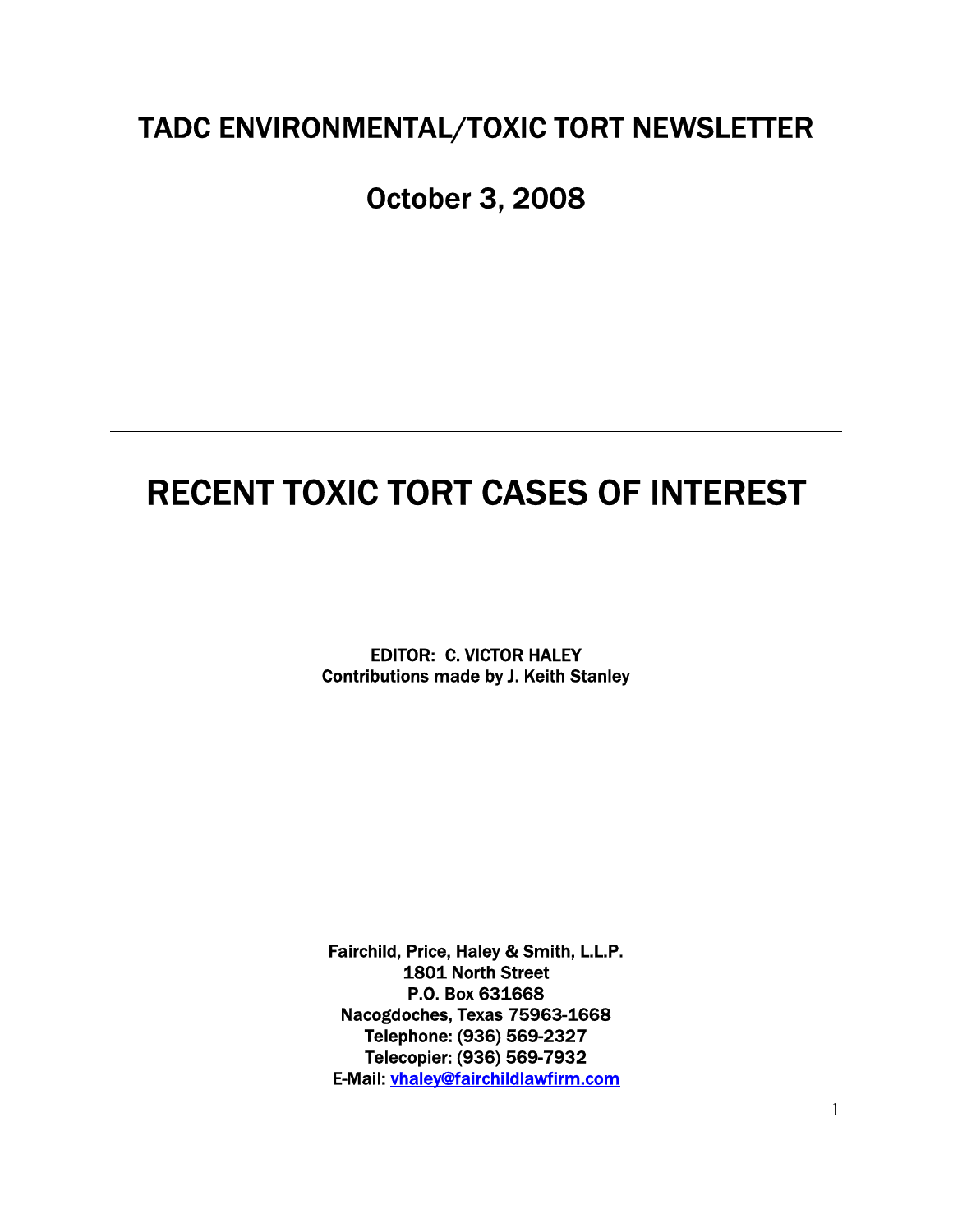## TABLE OF CONTENTS

|                                                                                                                                                                                                 | Pages                    |
|-------------------------------------------------------------------------------------------------------------------------------------------------------------------------------------------------|--------------------------|
| Introduction                                                                                                                                                                                    | 3                        |
| Summary                                                                                                                                                                                         | $\overline{\mathcal{A}}$ |
| Case Analysis                                                                                                                                                                                   |                          |
| OWENS & MINOR, INC. AND OWENS & MINOR<br>MEDICAL, INC., APPELLANTS, v. ANSELL<br>HEALTHCARE PRODUCTS, INC. AND BECTON,<br>DICKINSON AND COMPANY, APPELLEES                                      | 6                        |
| ZURICH AMERICAN INSURANCE COMPANY,<br>FEDERAL INSURANCE COMPANY, AND NATIONAL<br>UNION FIRE INSURANCE COMPANY, PETITIONERS,<br>v. NOKIA, INCORPORATED, RESPONDENT                               | 8                        |
| FORD MOTOR COMPANY v. GLENN MILLER,<br>INDIVIDUALLY AND AS PERSONAL REPRESENTATIVE<br>OF THE HEIRS AND ESTATE OF CAROLYN MILLER,<br>DECEASED, SHAWN LEANN DEAN, JOHN ROLAND,<br>AND ALMA ROLAND | 10                       |
| EXXON MOBIL CORPORATION v. LOUISE ALTIMORE                                                                                                                                                      | 11                       |
| K-2, INC. v. FRESH COAT, INC.                                                                                                                                                                   | 13                       |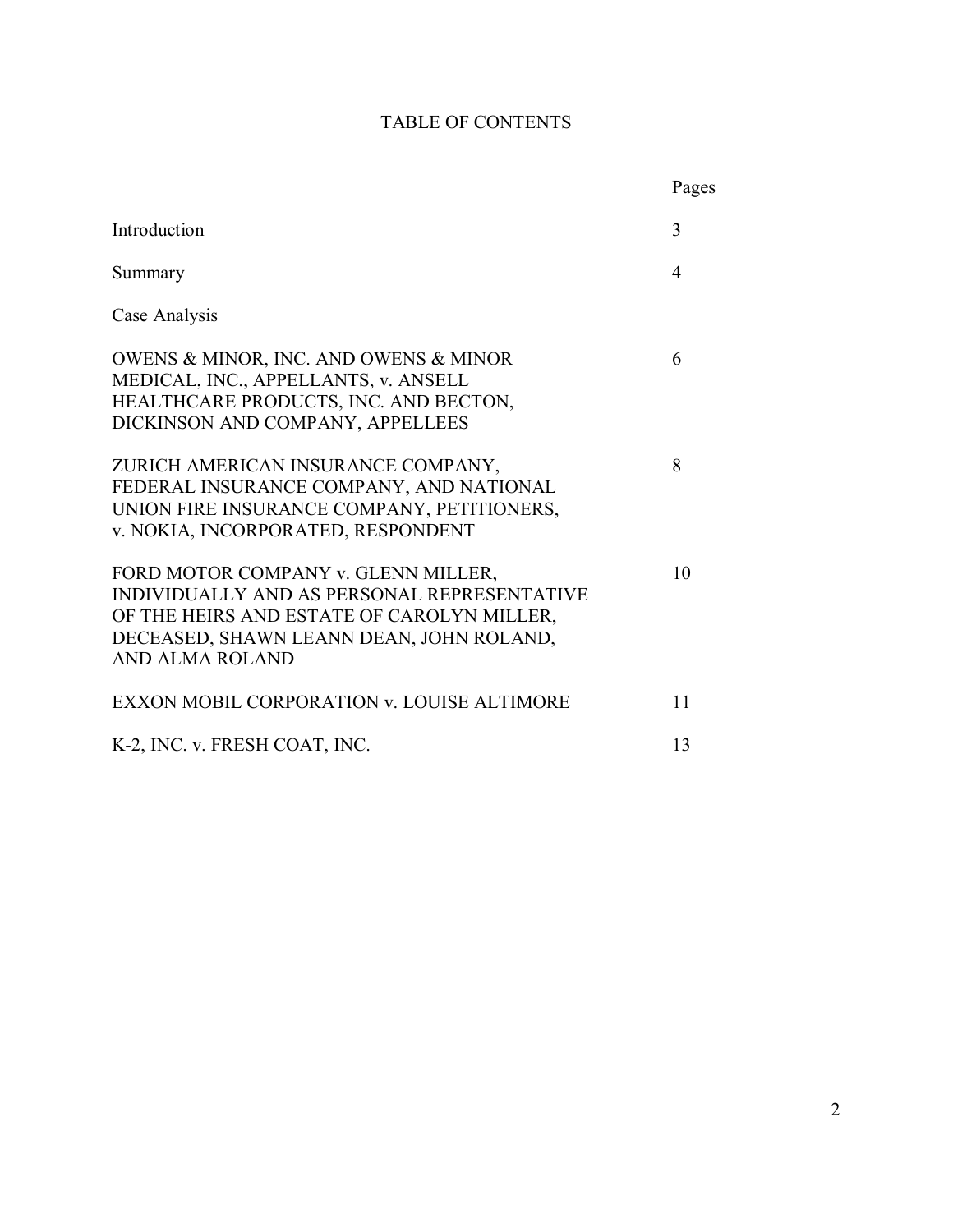## **INTRODUCTION**

This edition of the ENVIRONMENTAL/TOXIC TORT NEWSLETTER contains decisions from the Texas Courts of Appeals and the Texas Supreme Court.

This paper attempts to analyze and/or provide pertinent excerpts from cases which address issues relevant to the environmental/toxic tort area of legal practice. Due to space limitations, every issue, fact or argument cannot be included and, consequently, this paper contains some of the most precedential, defining and/or reinterpreted issues currently at hand. Obviously, many of the decisions may be subject to rehearing, further appeal, or *en banc* consideration and should therefore be used "with caution" in the future. The following are excerpts from opinions which have addressed issues relevant to this topic. Quotation marks have been omitted but the following consists of quotes from the opinions in the form of a summary.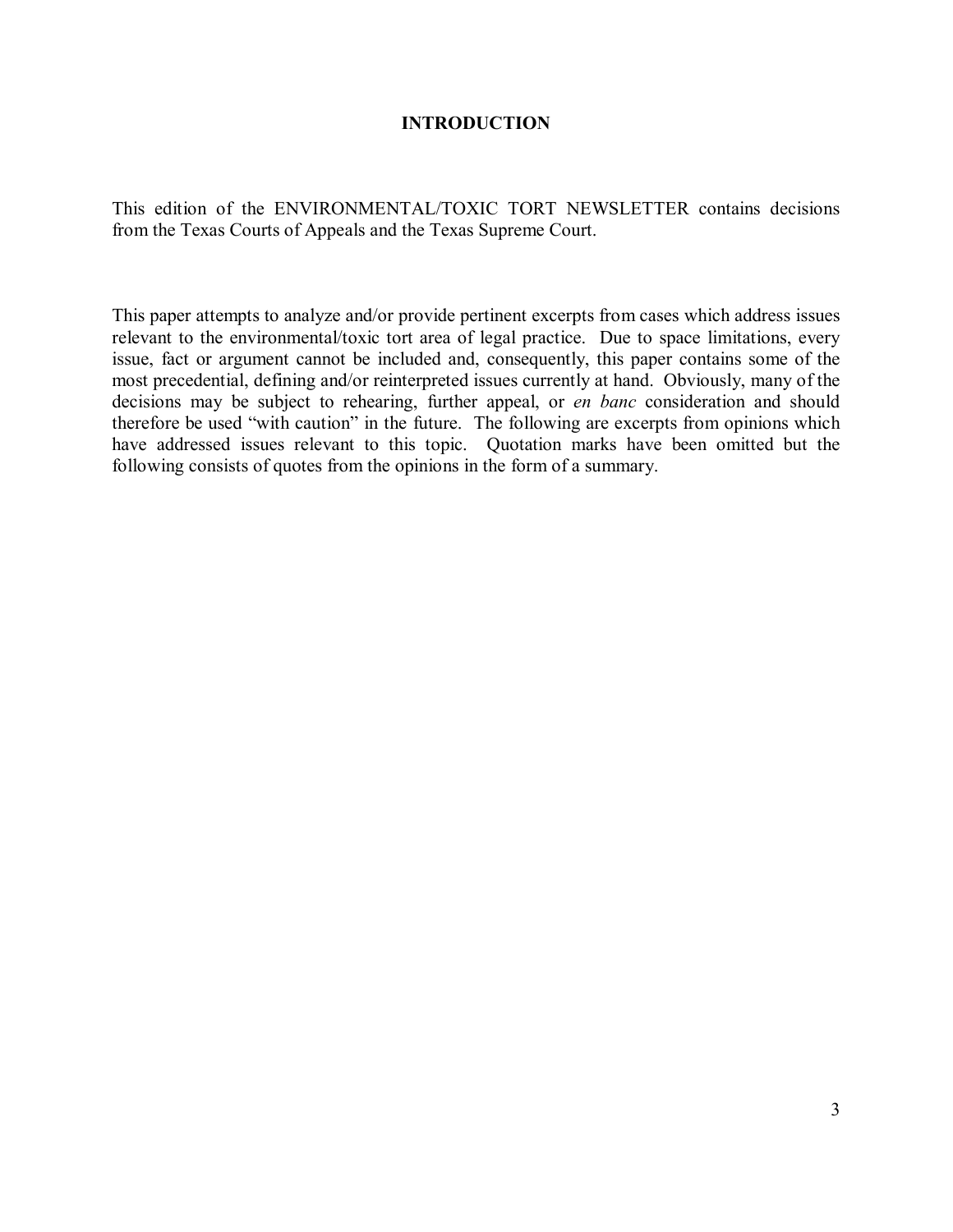#### **SUMMARY**

Since the advent of Chapter 90 of the Texas Civil Practice & Remedies Code, environmental litigation in Texas has sharply declined. Judge Mark Davidson, the presiding pretrial judge of the Asbestos Multi-District Litigation, and Judge Tracy Christopher, the presiding pre-trial judge of the Silica Multi-District Litigation, have each performed yeoman's work in implementing uniform and efficient procedural frameworks in which to process the multitude of cases initially presented in each area of law. In addition to these frameworks, each judge has set uniform thresholds regarding rulings on evidentiary, substantive and procedural matters presented. Their efforts have provided a degree of certainty, expectation and understanding for both plaintiff and defense counsel in determining what evidence is relevant and sufficient in pursuing claims in each court and in determining which cases will likely meet the legislatively and judicially established evidentiary requirements for prosecution of such claims.

In conjunction with the legislative and pre-trial court measures, the issuance of the Texas Supreme Court opinion in *Borg-Warner v. Flores* in June 2007, and its progeny in other Texas courts of appeals, has greatly streamlined the toxic tort docket in Texas. These opinions have heightened and accentuated the evidentiary requirements for prosecution of such claims and have provided counsel across the state with very specific guidelines as to prosecution of toxic tort claims.

Moreover, silica litigation remains at a standstill at present. Primarily, this condition results from the effects of the terse ruling by Federal Judge Janis Jack of the Southern District of Texas in 2007 in which she found improper and potentially illegal the efforts of silica plaintiff's attorneys and medical experts in prosecuting thousands of questionable silica exposure claims. At present, the United States Attorney for the Southern District of New York remains investigating these allegations.

As a result of these events, toxic tort litigation in Texas is now only a shell of its former self. Many plaintiff firms are now choosing to pursue toxic tort litigation in other states with less stringent evidentiary requirements such as California, Michigan and Delaware and are, in fact, opening offices in these other states.

One impending decision from late 2007, *In Re Global Santa Fe*, 2006 WL 3716495, may result in a modification to the current states of asbestos and silica litigation. *In Re Global Santa Fe* involves the issue of whether the Federal *Jones Act* (governing injury claims occurring at sea) preempts Chapter 90 of the Texas Civil Practice & Remedies Code. MDL Judge Christopher ruled that federal preemption does indeed preempt Texas tort reform. The defendants immediately appealed to the Texas Supreme Court where the case remains. Although originally rendered in the MDL in mid-2007, the Supreme Court has yet to issue its ruling. If the Texas Supreme Court upholds Judge Christopher, Plaintiffs will be able to circumvent Chapter 90 of the Texas Civil Practice & Remedies Code in cases to which the *Jones Act* applies and proceed with litigation under the pre-Chapter 90 procedures.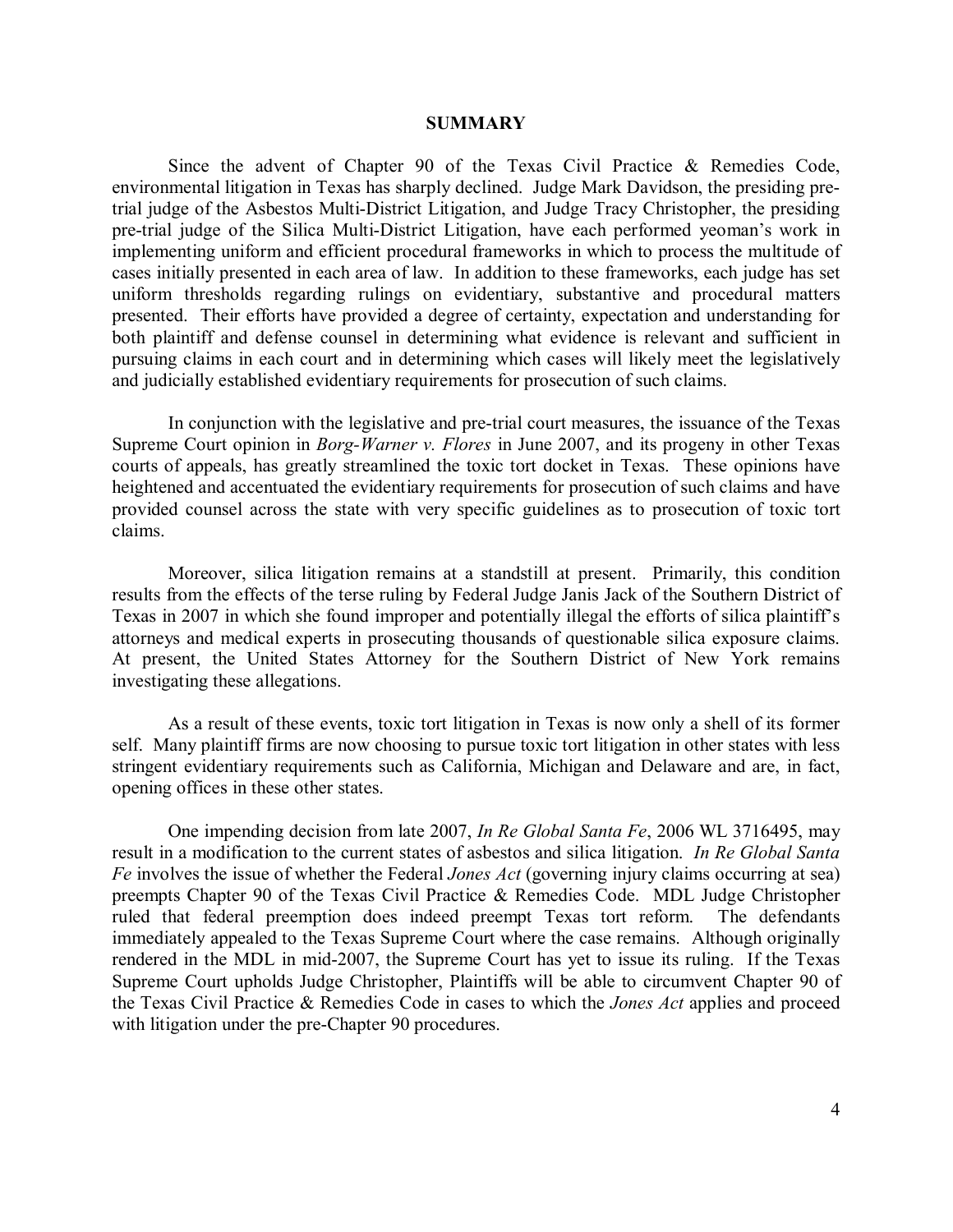Notwithstanding the downward turn in activity in traditional toxic tort litigation, other the impact of Federal and other jurisdictional activities. First, while welding rod litigation remains essentially dormant in Texas, recent activity in other states and the Federal Multi-District Litigation may serve as a precursor for an increase in Texas litigation. Specifically, in 2006, the Illinois Supreme Court upheld a million dollar verdict in *Elam v. Lincoln Electric Company, et al.* Secondly, Plaintiffs achieved a multi-million dollar verdict in the Federal Multi-District Welding Rod Litigation in 2007. Historically, injuries from welding rod exposure has been more difficult for plaintiffs to establish than asbestos and silica, primarily due to the discreet testing available to the typical medical conditions associated with such exposure. These cases indicate that plaintiffs' attorneys may be reaching a level at which such claims can survive medical challenges sufficiently to reach juries.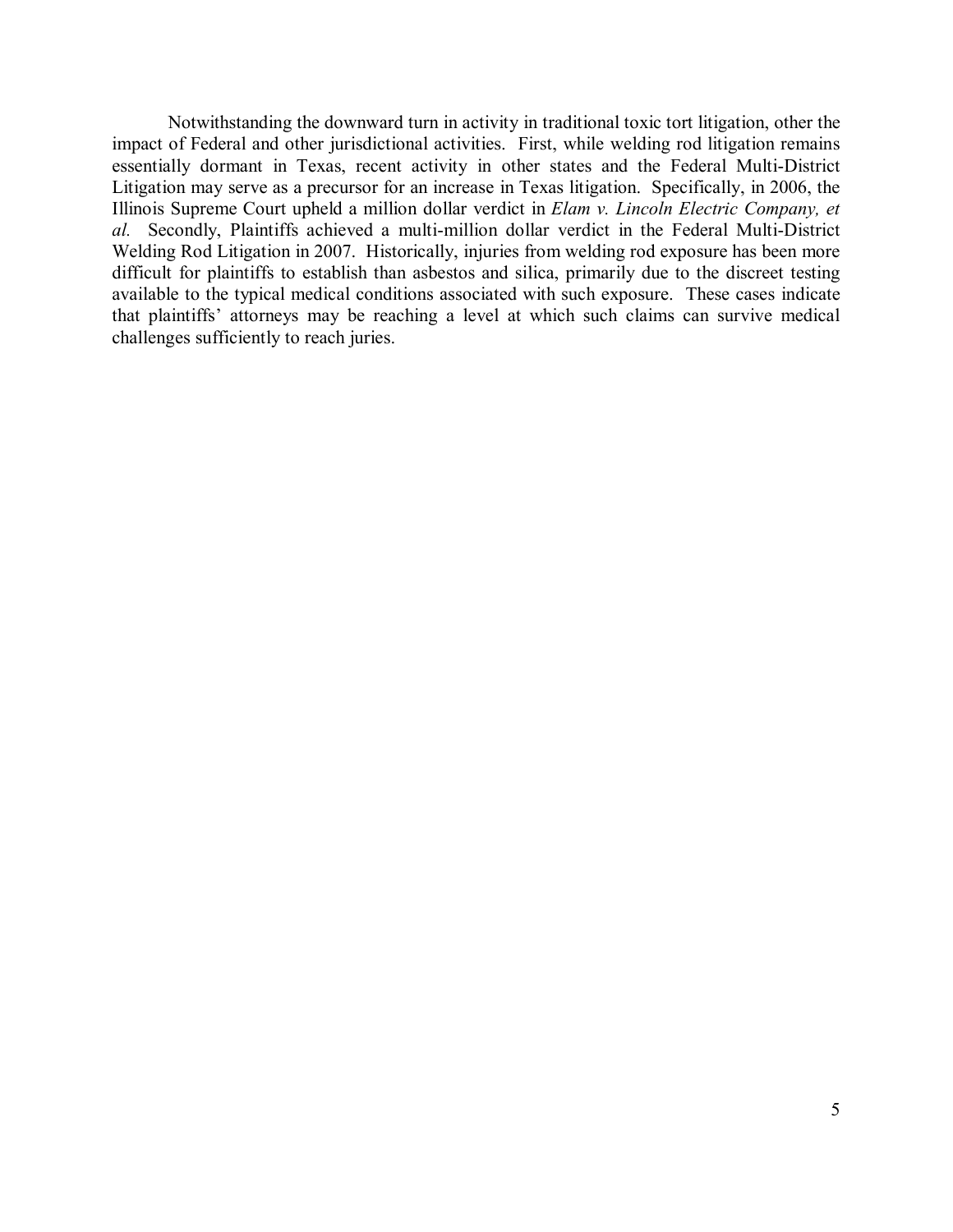## **OWENS & MINOR, INC. AND OWENS & MINOR MEDICAL, INC., APPELLANTS, v. ANSELL HEALTHCARE PRODUCTS, INC. AND BECTON, DICKINSON AND COMPANY, APPELLEES**

#### **NO. 06-0322**

#### **SUPREME COURT OF TEXAS**

#### **251 S.W.3d 481; 2008 Tex. LEXIS 236; 51 Tex. Sup. J. 643; CCH Prod. Liab. Rep. P17,967**

## **October 19, 2006, Argued March 28, 2008, Opinion Delivered**

**ISSUE:** *Owens* resulted from a certified question from the United States Court of Appeal for the Fifth Circuit to the Texas Supreme Court. Specifically, when a distributor sued in a products liability action seeks indemnification from less than all of the manufacturers implicated in the case, does a manufacturer fulfill its obligation under Texas Civil Practice and Remedies ß 82.002 by offering indemnification and defense for only the portion of the distributor's defense concerning the sale or alleged sale of that specific manufacturer's product, or must the manufacturer indemnify and defend the distributor against all claims and then seek contribution from the remaining manufacturers?

**FACTS:** Owens & Minor, Inc. and Owens & Minor Medical, Inc. distributed latex gloves manufactured by other companies. In January 2000, Kathy Burden and members of her family filed a products liability action in Texas state court. The plaintiffs alleged that Burden had developed a Type I systemic allergy from defective latex gloves manufactured and sold by Owens, Ansell Healthcare Products, Inc., Becton, Dickinson and Company, and more than thirty other manufacturers and sellers of latex gloves. Owens was an innocent seller in the chain of distribution of these products and that Ansell and Becton manufacture latex gloves. Owens rejected offers of defense and indemnity from both Ansell and Becton and chose instead to hire outside counsel. In March 2000, Owens requested that Ansell, Becton, and eleven other latex glove manufacturers defend it pursuant to Section 82.002 of the Texas Civil Practice and Remedies Code. Ansell responded with an offer to defend Owens. The offer limited Ansell's defense only to gloves it manufactured and Becton had made a similar offer to defend Owens in a latex glove case in July 1995. Owens rejected these and similar subsequent offers.

On May 3, 2000, the underlying case was removed to the United States District Court for the Southern District of Texas, which transferred the case to the United States District Court for the Eastern District of Pennsylvania as part of a broader multi-district litigation process. Because the plaintiffs were unable to show that Owens sold any of the latex gloves that allegedly injured Burden, they nonsuited their claims against Owens. The case was then returned to the original federal district court in Texas, and thereafter the plaintiffs voluntarily dismissed the case against all defendants for the same or similar reasons. No court found any party acted negligently or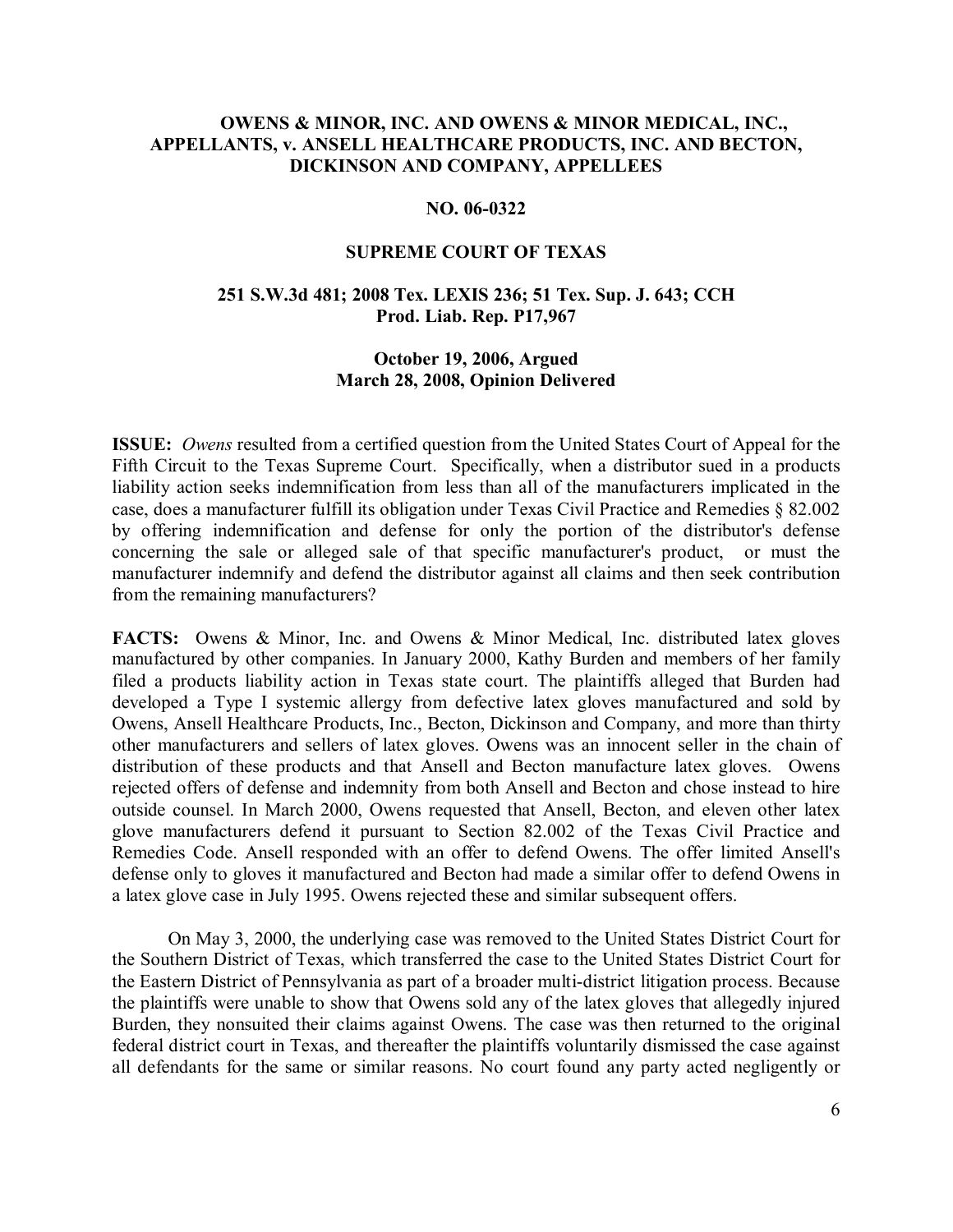caused Burden's alleged injuries. Owens filed cross-claims for indemnity against Ansell, Becton, Johnson & Johnson Medical, Inc., and Smith & Nephew, Inc. Owens eventually settled with Johnson & Johnson and Smith & Newphew, but it did not settle with Ansell or Becton. Ansell and Becton moved for summary judgment on the adequacy of their offers to defend and indemnify Owens. The district court granted the motion and terminated the case, holding that Ansell and Becton had satisfied the Section 82.002 requirements when they offered to defend Owens against all claims involving their own products. *Burden v. Johnson & Johnson Med., Inc.,* 332 F. Supp. 2d 1023, 1029 (S.D. Tex. 2004). Owens appealed to the United States Court of Appeals for the Fifth Circuit, which in turn certified this question.

**HOLDING:** The court answered the certified question, holding that manufacturers needed to offer indemnification and defense only for the portion of the distributor's defense concerning the sale or alleged sale of those manufacturers' products.

Section 82.002 does not require a manufacturer to indemnify a distributor against claims involving products other manufacturers released into the stream of commerce. Therefore, a manufacturer that offers to defend or indemnify a distributor for claims relating only to the sale or alleged sale of that specific manufacturer's product fulfills its obligation under Section 82.002.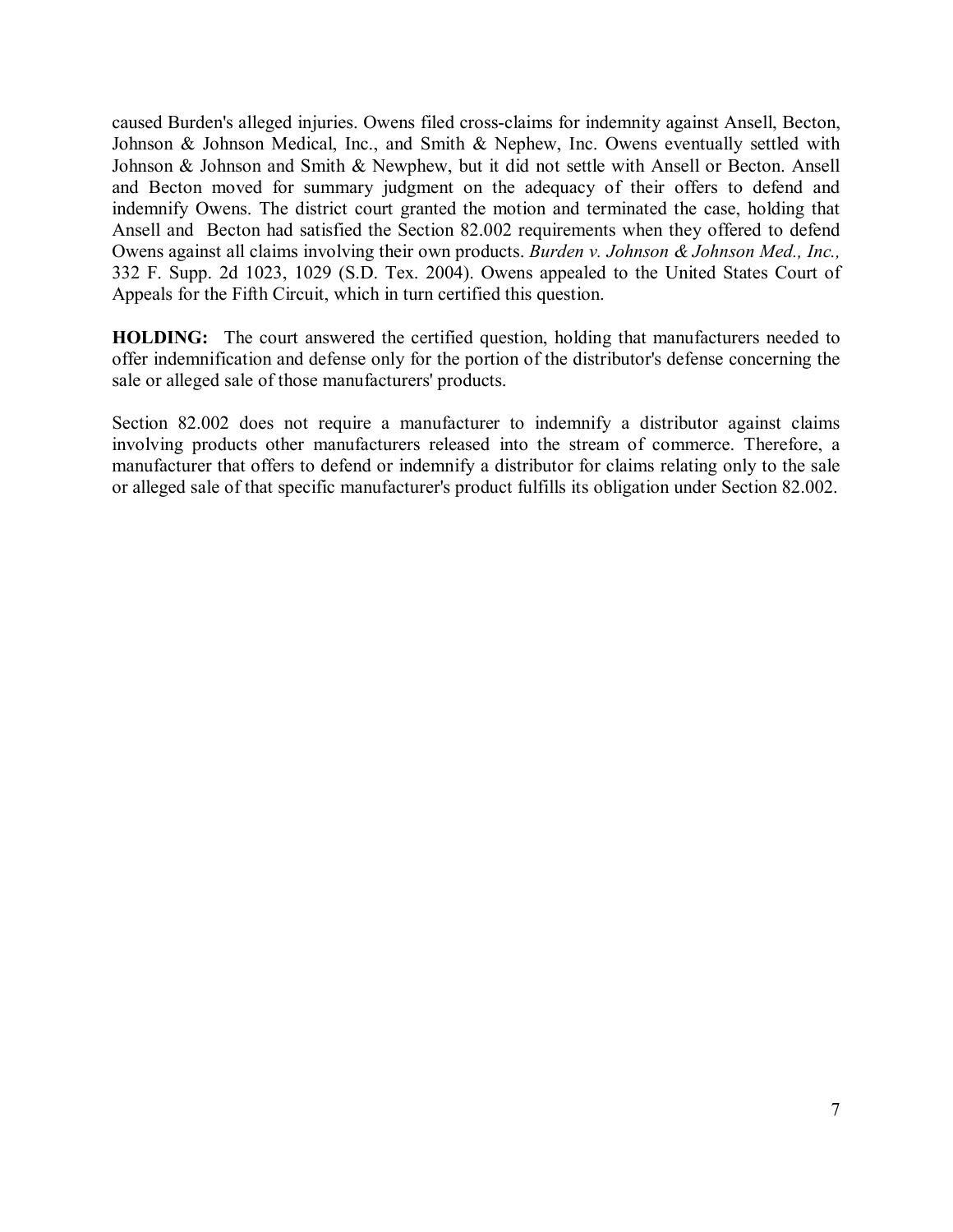## **ZURICH AMERICAN INSURANCE COMPANY, FEDERAL INSURANCE COMPANY, AND NATIONAL UNION FIRE INSURANCE COMPANY, PETITIONERS, v. NOKIA, INCORPORATED, RESPONDENT**

#### **NO. 06-1030**

#### **SUPREME COURT OF TEXAS**

#### **2008 Tex. LEXIS 766; 51 Tex. Sup. J. 1340**

## **February 6, 2008, Argued August 29, 2008, Opinion Delivered**

**ISSUE:** Petitioner insurers brought an action against respondent manufacturer of wireless telephones seeking a declaration that the insurers had no duty to defend the manufacturer in class actions alleging that radiation from the manufacturer's telephones caused injury. Upon the grant of a petition for review, the insurers appealed the judgment of the Court of Appeals for the Fifth District of Texas which held that the insurers had a duty to defend.

**FACTS:** Plaintiffs in the underlying actions alleged that the manufacturer's telephones emitted radio frequency radiation which caused biological harm on the cellular level. The insurers contended that the alleged harm did not constitute bodily injury as covered by the policies, and that the underlying claims sought nonradiating headsets rather than damages for personal injury.

Nokia, Incorporated, and other wireless telephone manufacturers were sued in a number of putative class action cases filed in various courts across the country. The consumer-plaintiffs in those cases alleged that radio frequency radiation (RFR) from wireless phones causes "biological injury." Nokia tendered the defense of one of these cases to Zurich American Insurance Company, from which it had purchased several commercial general liability (CGL) insurance policies covering the years 1985-89 and 1995-2000. Zurich agreed to defend Nokia but reserved its right to later contest its obligation to defend or indemnify. Nokia's other insurers, National Union Fire Insurance Company<sup>1</sup> and Federal Insurance Company, followed suit. Seeking to resolve the coverage issue, Zurich sued Nokia, National Union, and Federal in Dallas County and sought a declaration that Zurich had no duty to defend or indemnify Nokia and that Zurich was not responsible for defense or indemnity payments made by National Union or Federal. Zurich also sought contribution and subrogation against all defendants. National Union and Federal cross-claimed against Nokia asserting, among other things, that they had no duty to defend or indemnify Nokia. The trial court granted the insurers' motion for summary judgment. After Nokia tendered new and amended complaints in the underlying actions, Zurich filed an amended motion for summary judgment. The trial court granted Zurich's amended motion for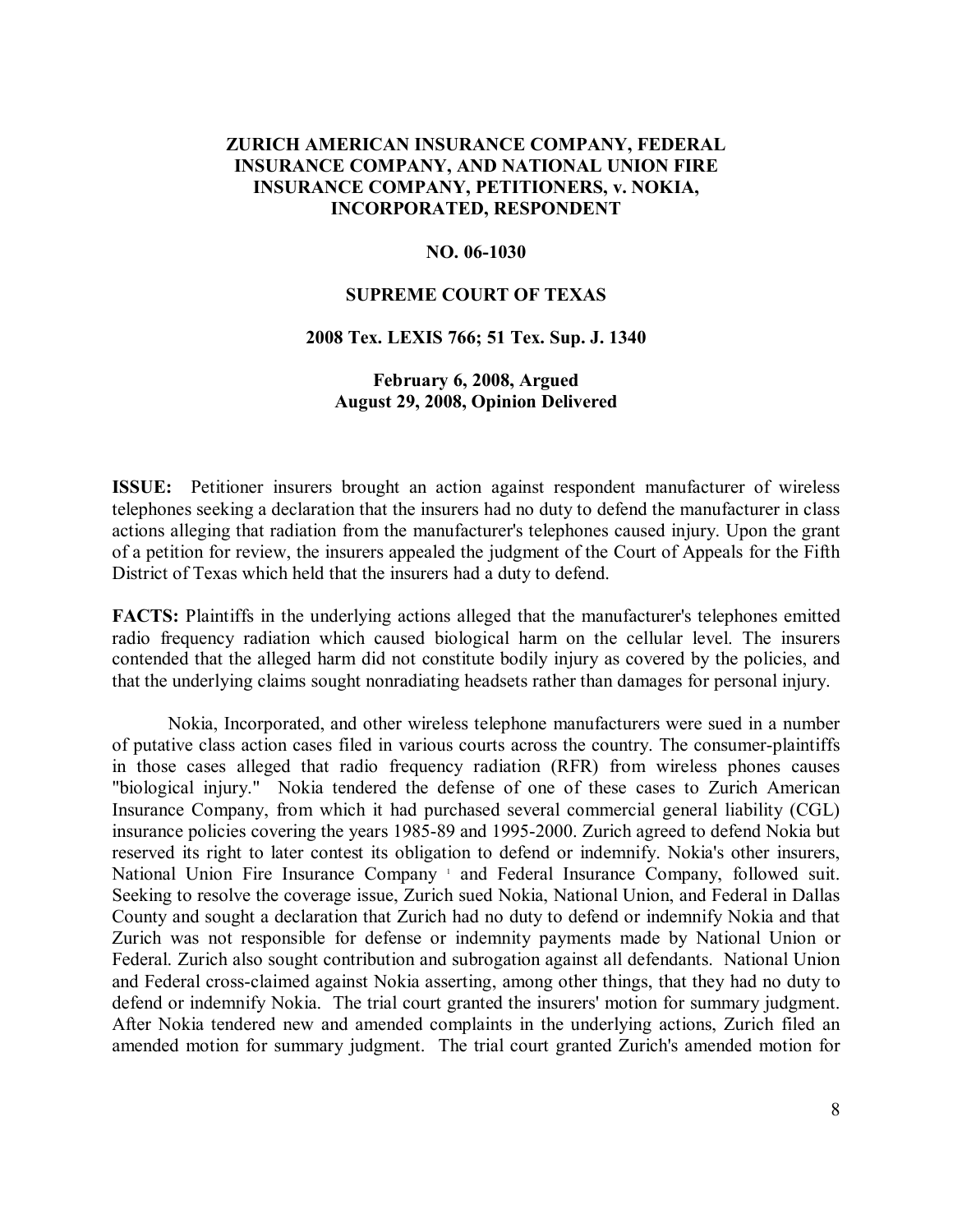summary judgment and signed a judgment declaring, in pertinent part, that Zurich, National Union, and Federal had no duty to defend or indemnify Nokia*.* Nokia appealed.

The court of appeals reversed as to the MDL cases, holding that, because (1) the complaints alleged claims for "bodily injury" and sought "damages because of bodily injury"; and (2) the "business risk" exclusions did not apply, the insurers had a duty to defend *Nokia*, 202 S.W.3d 384, 392. As to a non-MDL case*,* in which the plaintiffs had explicitly disclaimed personal injuries and sought only economic and related equitable relief, the court of appeals affirmed the trial court's judgment and held that the insurers had no duty to defend Nokia. *Id.* at 392-93. Finally, the court of appeals held that, in light of its determination that the insurers had a duty to defend the MDL cases, the trial court's ruling that there was no duty to indemnify Nokia in those cases was premature. *Id.* at 393. Thus, the court of appeals reversed and remanded that portion of the trial court's judgment. <sup>5</sup> *Id.* 

**HOLDING:** The Supreme Court of Texas held, however, that the insurers had a duty to defend the manufacturer in the underlying actions, except for one action in which monetary damages for personal injury were expressly disclaimed. The alleged injury at the cellular level was sufficient to allege a bodily injury and, while the underlying plaintffs sought the headsets, they also sought damages based on their physical exposure to radiation. Further, claims based on intentional torts which were not within policy coverage did not eliminate the insurers' duty to defend, since the claims for damages for bodily injury required the insurers' defense of the entirety of the actions. Also, underlying briefs which indicated that claims were only for economic damages were irrelevant in view of the plain language of the complaints. The judgment holding that the insurers had a duty to defend the manufacturer was modified to exclude one underlying action and, as modified, the judgment was affirmed.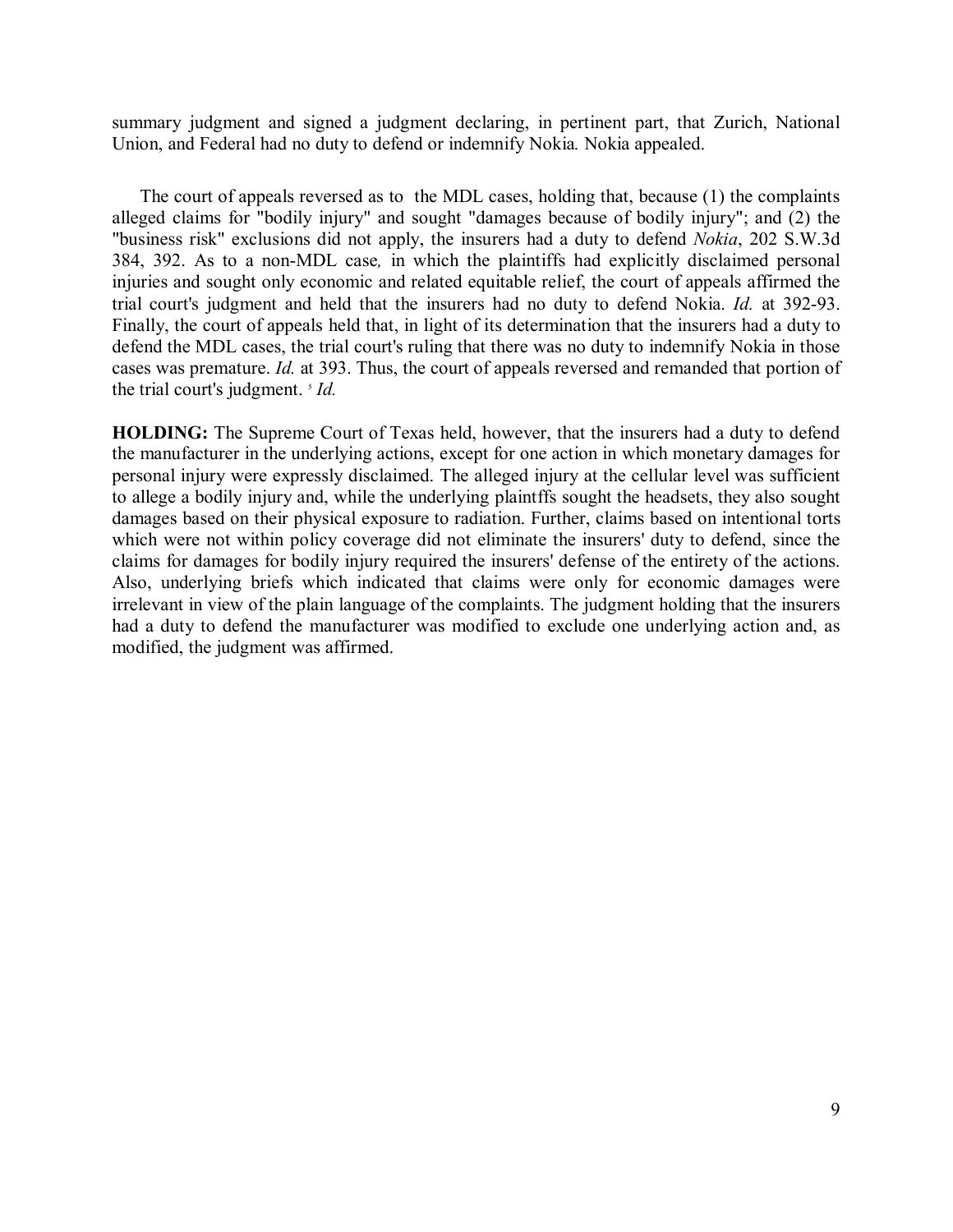## **FORD MOTOR COMPANY, Appellant v. GLENN MILLER, INDIVIDUALLY AND AS PERSONAL REPRESENTATIVE OF THE HEIRS AND ESTATE OF CAROLYN MILLER, DECEASED, SHAWN LEANN DEAN, JOHN ROLAND, AND ALMA ROLAND, Appellees**

#### **NO. 14-05-00026-CV**

#### **COURT OF APPEALS OF TEXAS, FOURTEENTH DISTRICT, HOUSTON**

#### **2008 Tex. App. LEXIS 4165**

## **June 10, 2008, Judgment Rendered June 10, 2008, Opinion Filed**

**ISSUE:** Appellant company challenged a ruling of a Texas trial court, which entered a verdict against it in favor of appellees, a worker, individually and as personal representative of his stepdaughter's estate, and the stepdaughter's family, in connection with their action for damages for asbestos exposure. The court granted the company's motion to certify a question to the Michigan Supreme Court, which found no duty by the company to the stepdaughter.

**FACTS:** The worked was employed by an independent contractor at the company for years and was exposed to asbestos during that time. His stepdaughter washed his clothes and was also exposed to asbestos. She died from mesothelioma, often caused by asbestos exposure, but the employee only had pleural plaques, which was benign. A jury awarded them damages, but the court reversed on appeal and rendered judgment in the company's favor. The company had certified a question to the Michigan Supreme Court, as Michigan law governed this case, which question asked whether the company owed a duty to the stepdaughter, who had never been on or near company property, to protect her from exposure to asbestos carried home by the worker.

**HOLDING:** The court reversed and rendered judgment in favor of the company. The Michigan Supreme Court answered in the negative, specifically that a company owes no duty to protected from household exposure to asbestos. The trial court erred in awarding damages to the worker. He had pleural plaques only, which was benign and asymptomatic, and which increased his chances for developing lung cancer in the future, but did not guarantee that he would develop it. The evidence showed only that the worker might get cancer, which was insufficient to support recovery. A mere physical change that is not detrimental does not constitute a harm. Many courts around the country have analyzed the issue of benign, asymptomatic pleural plaques in asbestos cases and have determined that pleural plaques itself is not a compensable injury.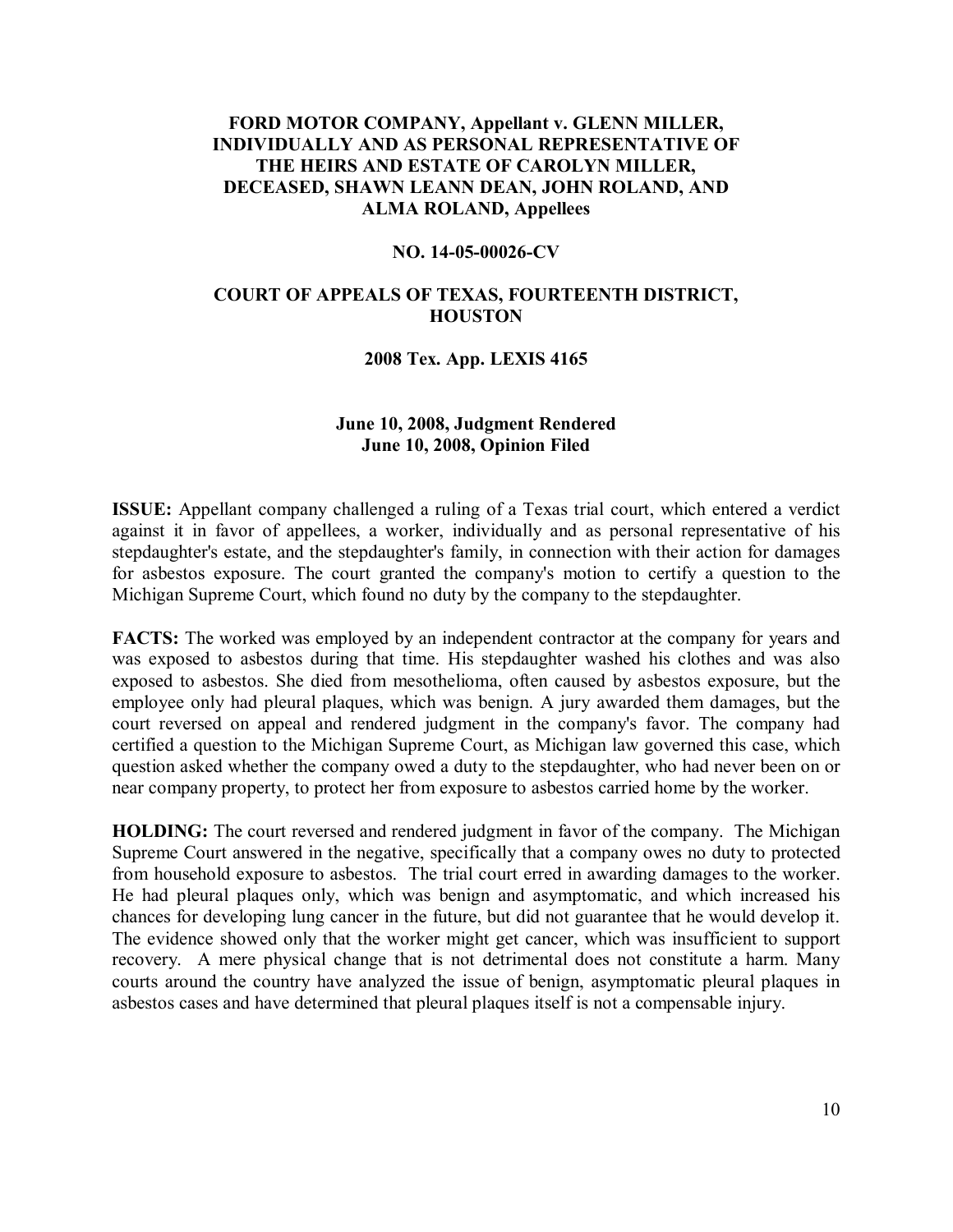#### **EXXON MOBIL CORPORATION, Appellant v. LOUISE ALTIMORE, Appellee**

#### **NO. 14-04-01133-CV**

## **COURT OF APPEALS OF TEXAS, FOURTEENTH DISTRICT, HOUSTON**

#### **256 S.W.3d 415; 2008 Tex. App. LEXIS 2389**

## **April 3, 2008, Judgment Rendered April 3, 2008, Opinion Filed**

**ISSUE:** Appellant employer challenged a judgment of the 405th District Court, Galveston County, Texas, awarding appellee employee's wife exemplary damages of \$ 992,001 in her personal injury action.

**FACTS:** The wife alleged that she contracted mesothelioma as a result of exposure to asbestos dust brought home on her husband's clothes. The deceased husband was employed at Exxon's Baytown refinery from 1942 until he retired in 1977. He was a machinist until 1972, when he was promoted to a supervisory position and worked in an air-conditioned tool room at the polyolefins unit. Appellee sued Exxon and sixty-nine other defendants alleging, inter alia, negligence and gross negligence in connection with injuries claimed as a result of exposure to asbestos dust brought home on her husband's clothes. Before trial, appellee settled or dismissed her claims against all defendants except Exxon. Following presentation of the evidence and arguments of counsel, the jury awarded actual damages totaling \$ 992,001. The jury also assessed the same amount in exemplary damages. After allocating settlement credits, the trial court rendered judgment based solely on the jury's assessment of exemplary damages.

Exxon's post-trial motions for new trial, remittitur and to modify the judgment were overruled by operation of law. On appeal, Exxon raises the following issues: (1) Exxon does not owe appellee a legal duty, (2) appellee did not present legally or factually sufficient evidence to support a jury finding of proximate cause, (3) appellee did not present legally or factually sufficient evidence to support exemplary damages, (4) exemplary damages against Exxon are unconstitutional, (5) the trial court reversibly erred by submitting a negligent activity jury question, (6) the trial court reversibly erred by admitting evidence of rulings by a different court that pertained to an unrelated case, (7) the trial court reversibly erred by denying Exxon's request for a mistrial after appellee's counsel informed the jury that the testimony of Exxon's expert was rejected by a jury in another case, (8) the trial court erred by limiting allocation of settlement credits to compensatory damages.

The appellate court previously concluded that Exxon did not breach a cognizable legal duty because the risk of harm to appellee was not foreseeable. In a subsequent opinion that involved asbestos exposure with a similar fact pattern, our sister court in Dallas reached the same conclusion. *Alcoa Inc. v. Behringer,* 235 S.W.3d 456, 458 (Tex. App.--Dallas 2007, pet. filed).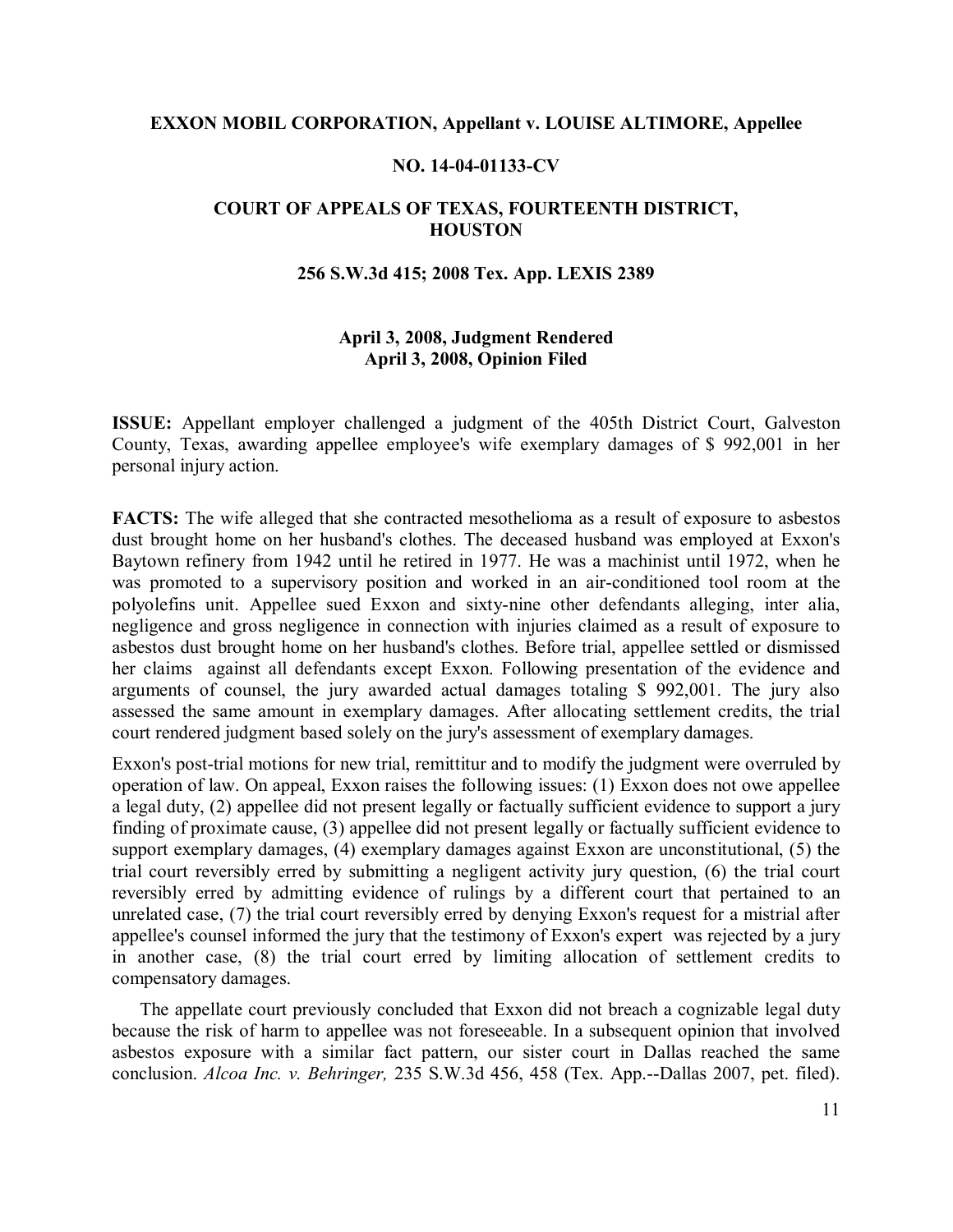However, the Texas Supreme Court has not, heretofore, determined whether an employer has a legal duty (owed to the spouse of an employee) to warn or prevent the employee from transporting toxic dust to premises occupied by the spouse.

**HOLDING:** The judgment was reversed and judgment was rendered that the wife take nothing. The court held that because the evidence was legally insufficient to support the first prong of the test for a finding of malice, the wife was not entitled to exemplary damages. The record showed that: (1) during the relevant period of time there was a consensus among scientists that there was a safe level of exposure to asbestos in the workplace; (2) the wife did not present a medical report or epidemiological study in which researchers concluded that family members of refinery employees were exposed to an extreme degree of risk; (3) the wife failed to produce any evidence that she was exposed to an extreme risk given the dosage or amount of asbestos on the employee's clothes; (4) none of the wife's experts opined that the employer exposed her to an extreme degree or risk of harm during the relevant period of time; and (5) there was no evidence that any family member of a refinery employee developed mesothelioma during the relevant time period.